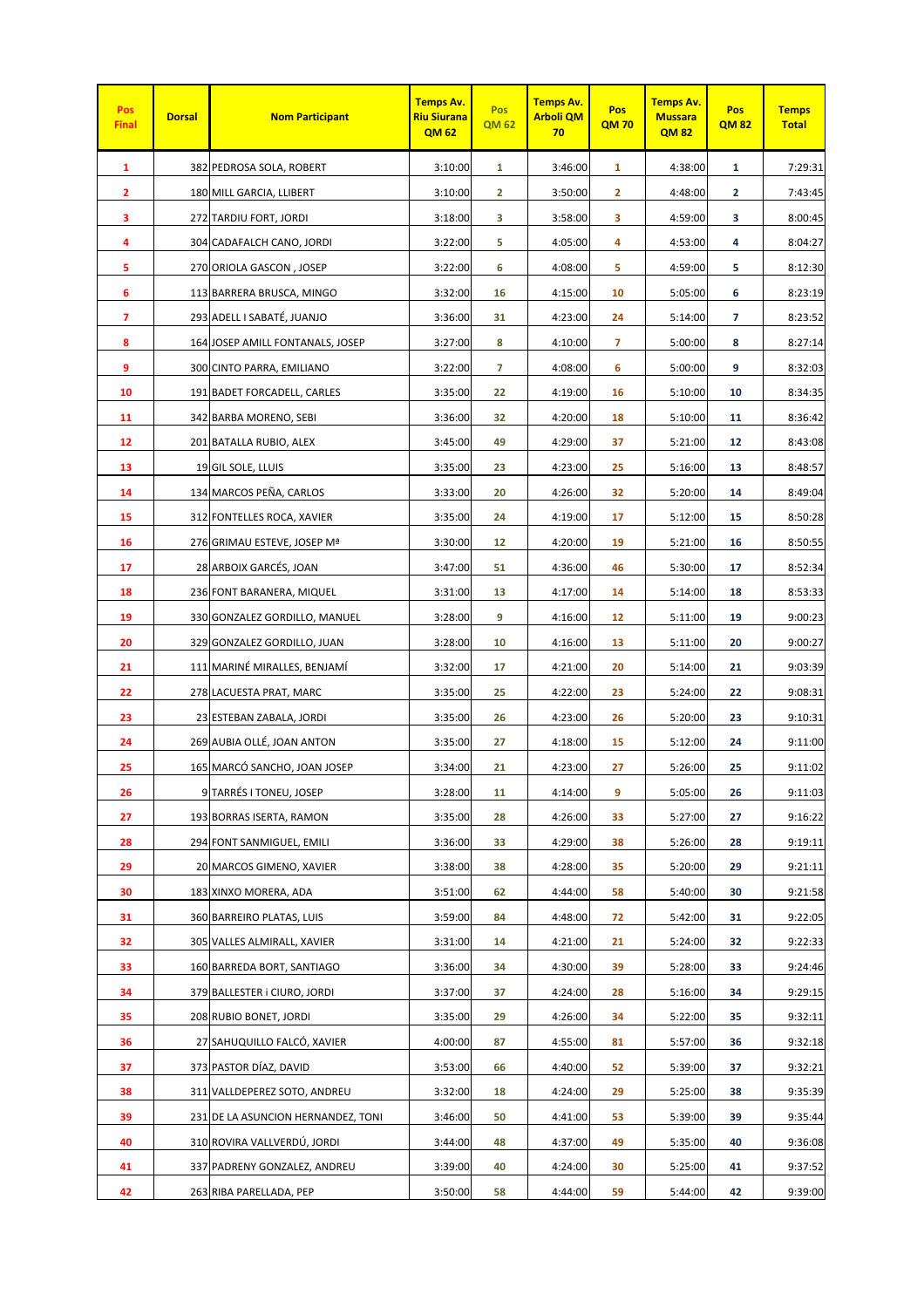| Pos<br><b>Final</b> | <b>Dorsal</b> | <b>Nom Participant</b>           | <b>Temps Av.</b><br><b>Riu Siurana</b><br><b>QM62</b> | Pos<br><b>QM 62</b> | <b>Temps Av.</b><br><b>Arboli QM</b><br>70 | Pos<br><b>QM70</b> | <b>Temps Av.</b><br><b>Mussara</b><br><b>QM82</b> | Pos<br><b>QM82</b> | <b>Temps</b><br><b>Total</b> |
|---------------------|---------------|----------------------------------|-------------------------------------------------------|---------------------|--------------------------------------------|--------------------|---------------------------------------------------|--------------------|------------------------------|
| 43                  |               | 282 PASCUAL ARNAU, FRANCESC      | 3:41:00                                               | 44                  | 4:34:00                                    | 41                 | 5:39:00                                           | 43                 | 9:39:18                      |
| 44                  |               | 273 PASCUAL PRATS, AUGUST        | 3:49:00                                               | 54                  | 4:42:00                                    | 55                 | 5:41:00                                           | 44                 | 9:39:25                      |
| 45                  |               | 261 JULVE CORNELLES, MANUEL      | 3:41:00                                               | 45                  | 4:35:00                                    | 43                 | 5:37:00                                           | 45                 | 9:39:28                      |
| 46                  |               | 295 NAVARRO GOMEZ, AGUSTI        | 3:41:00                                               | 46                  | 4:34:00                                    | 42                 | 5:36:00                                           | 46                 | 9:39:38                      |
| 47                  |               | 12 OLIVÉ OLIVÉ, RAÜL             | 3:49:00                                               | 55                  | 4:38:00                                    | 50                 | 5:44:00                                           | 47                 | 9:40:25                      |
| 48                  |               | 284 RODRIGUEZ CORRALES, ESTAQUIS | 3:43:00                                               | 47                  | 4:35:00                                    | 44                 | 5:32:00                                           | 48                 | 9:41:31                      |
| 49                  |               | 235 LLAURADO PALLEJA, RAMON      | 3:36:00                                               | 35                  | 4:28:00                                    | 36                 | 5:30:00                                           | 49                 | 9:41:43                      |
| 50                  |               | 29 SANS SABANES, DAVID           | 3:39:00                                               | 41                  | 4:35:00                                    | 45                 | 5:35:00                                           | 50                 | 9:43:04                      |
| 51                  |               | 86 AMENOS SANTIVERI, JOSEP       | 3:57:00                                               | 72                  | 4:44:00                                    | 60                 | 5:36:00                                           | 51                 | 9:43:15                      |
| 52                  |               | 168 FOCHS CAELLES, MARC          | 3:51:00                                               | 63                  | 4:46:00                                    | 65                 | 5:45:00                                           | 52                 | 9:44:59                      |
| 53                  |               | 219 ROIG PIÑOL, ABEL             | 3:51:00                                               | 64                  | 4:47:00                                    | 68                 | 5:45:00                                           | 53                 | 9:45:00                      |
| 54                  |               | 245 CORTINA SUBIRANA, RAMON      | 3:56:00                                               | 71                  | 4:47:00                                    | 69                 | 5:48:00                                           | 54                 | 9:46:50                      |
| 55                  |               | 363 ORTIZ FABREGAS, MARIO        | 3:49:00                                               | 56                  | 4:36:00                                    | 47                 | 5:34:00                                           | 55                 | 9:48:24                      |
| 56                  |               | 148 MARCOS PEÑA, MANUEL          | 3:47:00                                               | 52                  | 4:43:00                                    | 57                 | 5:41:00                                           | 56                 | 9:51:52                      |
| 57                  |               | 59 CANO OLMEDO, JUAN CARLOS      | 3:58:00                                               | 75                  | 5:00:00                                    | 90                 | 6:06:00                                           | 57                 | 9:54:40                      |
| 58                  |               | 83 MODREGO SANS, JORDI           | 3:49:00                                               | 57                  | 4:42:00                                    | 56                 | 5:45:00                                           | 58                 | 9:55:19                      |
| 59                  |               | 85 AMENOS SANTIVERI, JORDI       | 3:58:00                                               | 76                  | 4:49:00                                    | 73                 | 5:54:00                                           | 59                 | 9:55:29                      |
| 60                  |               | 296 VILANOVA I PUERTAS, ROGER    | 3:40:00                                               | 43                  | 4:41:00                                    | 54                 | 5:39:00                                           | 60                 | 9:55:31                      |
| 61                  |               | 374 GUIMERÀ BRUNET, ANTON        | 3:36:00                                               | 36                  | 4:36:00                                    | 48                 | 5:35:00                                           | 61                 | 9:55:41                      |
| 62                  |               | 44 TEMPRANO MUNOZ, RAUL          | 4:05:00                                               | 96                  | 4:58:00                                    | 87                 | 5:56:00                                           | 62                 | 9:55:47                      |
| 63                  |               | 308 SALA COLL, JORDI             | 3:39:00                                               | 42                  | 4:30:00                                    | 40                 | 5:30:00                                           | 63                 | 9:55:52                      |
| 64                  |               | 49 PÉREZ VALLS, TONI             | 4:05:00                                               | 97                  | 5:00:00                                    | 91                 | 5:55:00                                           | 64                 | 9:56:59                      |
| 65                  |               | 147 COLOMER GARGALLO, CÉSAR      | 3:51:00                                               | 65                  | 4:44:00                                    | 61                 | 5:40:00                                           | 65                 | 9:57:45                      |
| 66                  |               | 343 GINE CID, JAVIER             | 3:38:00                                               | 39                  | 4:38:00                                    | 51                 | 5:45:00                                           | 66                 | 9:58:05                      |
| 67                  |               | 346 MANRIQUE FERRERES, PEDRO     | 4:22:00                                               | 137                 | 5:10:00                                    | 109                | 6:00:00                                           | 67                 | 9:58:13                      |
| 68                  |               | 241 LOPEZ BASTIDA, ANTON         | 3:53:00                                               | 67                  | 4:46:00                                    | 66                 | 5:47:00                                           | 68                 | 9:58:38                      |
| 69                  |               | 213 MARIN PARDO, OSCAR           | 3:59:00                                               | 85                  | 4:54:00                                    | 80                 | 5:51:00                                           | 69                 | 10:00:03                     |
| 70                  |               | 364 MAYOR RICO, DAVID            | 4:00:00                                               | 88                  | 4:51:00                                    | 77                 | 5:45:00                                           | 70                 | 10:02:50                     |
| 71                  |               | 47 MONFORTE TEIXIDO, CARLES      | 4:06:00                                               | 100                 | 5:03:00                                    | 98                 | 6:05:00                                           | 71                 | 10:04:47                     |
| 72                  |               | 274 TOLRA LOPEZ, FRANCESC        | 3:50:00                                               | 59                  | 4:46:00                                    | 67                 | 5:50:00                                           | 72                 | 10:06:27                     |
| 73                  |               | 380 MOJICA LOPEZ, JORDI          | 4:04:00                                               | 95                  | 4:58:00                                    | 88                 | 5:55:00                                           | 73                 | 10:06:45                     |
| 74                  |               | 339 ALBAREDA BARBA, PERE         | 4:17:00                                               | 123                 | 5:11:00                                    | 111                | 6:17:00                                           | 74                 | 10:06:59                     |
| 75                  |               | 207 PUIG IBAÑEZ, FRANCESC        | 3:31:00                                               | 15                  | 4:25:00                                    | 31                 | 5:24:00                                           | 75                 | 10:07:15                     |
| 76                  |               | 195 BECERRIL GIMENO, DANIEL      | 3:32:00                                               | 19                  | 4:15:00                                    | 11                 | 5:00:00                                           | 76                 | 10:13:12                     |
| 77                  |               | 151 GONZALO GUIRAO, MANEL        | 3:54:00                                               | 70                  | 4:44:00                                    | 62                 | 5:49:00                                           | 77                 | 10:15:06                     |
| 78                  |               | 10 COS VALLES, ISAIES            | 4:39:00                                               | 177                 | 5:29:00                                    | 144                | 6:23:00                                           | 78                 | 10:15:43                     |
| 79                  |               | 126 ROSELLO PIÑOL, JOAN CARLES   | 4:11:00                                               | 106                 | 5:11:00                                    | 112                | 6:10:00                                           | 79                 | 10:15:53                     |
| 80                  |               | 250 PLANAS PULIDO, JORDI         | 4:28:00                                               | 146                 | 5:25:00                                    | 136                | 6:23:00                                           | 80                 | 10:17:45                     |
| 81                  |               | 281 ALBERCH BOSCH, JORDI         | 3:53:00                                               | 68                  | 4:47:00                                    | 70                 | 5:45:00                                           | 81                 | 10:17:54                     |
| 82                  |               | 297 JOVER VINUESA, GERMAN        | 3:58:00                                               | 77                  | 4:52:00                                    | 78                 | 5:52:00                                           | 82                 | 10:18:25                     |
| 83                  |               | 288 FERNANDEZ BRENES, NAJO       | 3:50:00                                               | 60                  | 4:49:00                                    | 74                 | 6:02:00                                           | 83                 | 10:18:46                     |
| 84                  |               | 127 GIBERT GENIS, QUICO          | 4:13:00                                               | 108                 | 5:08:00                                    | 108                | 6:09:00                                           | 84                 | 10:19:51                     |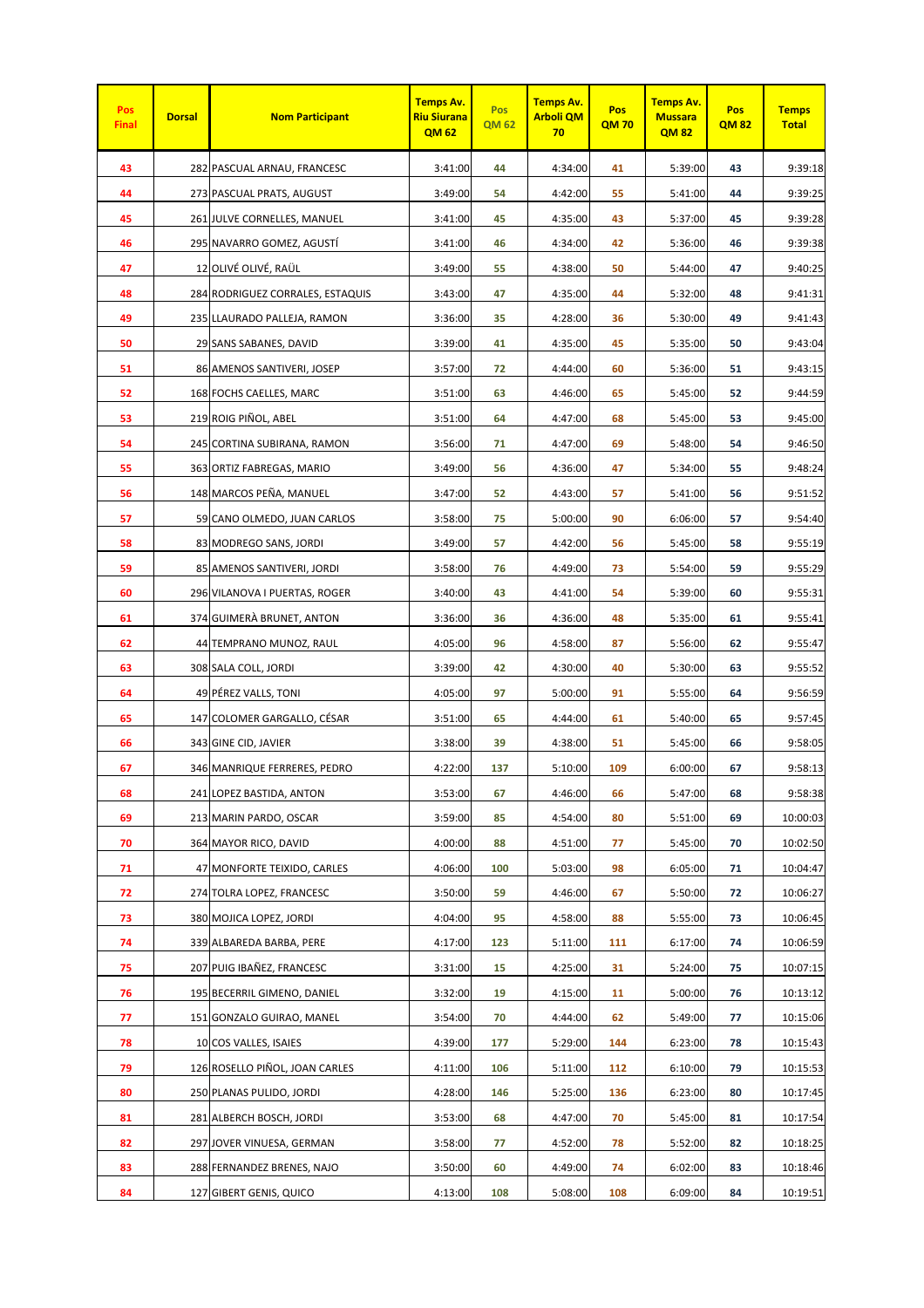| Pos<br><b>Final</b> | <b>Dorsal</b> | <b>Nom Participant</b>               | <b>Temps Av.</b><br><b>Riu Siurana</b><br><b>QM62</b> | <b>Pos</b><br><b>QM 62</b> | <b>Temps Av.</b><br><b>Arboli QM</b><br>70 | Pos<br><b>QM70</b> | <b>Temps Av.</b><br><b>Mussara</b><br><b>QM82</b> | Pos<br><b>QM82</b> | <b>Temps</b><br><b>Total</b> |
|---------------------|---------------|--------------------------------------|-------------------------------------------------------|----------------------------|--------------------------------------------|--------------------|---------------------------------------------------|--------------------|------------------------------|
| 85                  |               | 146 MARQUES, ROBERT                  | 4:08:00                                               | 103                        | 5:05:00                                    | 101                | 6:13:00                                           | 85                 | 10:21:55                     |
| 86                  |               | 68 SANCHEZ AGUILAR, JESUS            | 4:23:00                                               | 139                        | 4:44:00                                    | 63                 | 6:29:00                                           | 86                 | 10:22:28                     |
| 87                  |               | 347 BENAIGES CABEZA, JOSEP ENRIC     | 4:02:00                                               | 91                         | 4:56:00                                    | 83                 | 5:57:00                                           | 87                 | 10:22:30                     |
| 88                  |               | 71 JUNCOSA CID, MARC                 | 4:07:00                                               | 101                        | 5:00:00                                    | 92                 | 5:57:00                                           | 88                 | 10:23:15                     |
| 89                  |               | 200 RUIZ RUZAFA, JULIO               | 4:02:00                                               | 92                         | 5:02:00                                    | 95                 | 6:06:00                                           | 89                 | 10:23:49                     |
| 90                  |               | 323 XAUS SOTERAS, MARC               | 4:17:00                                               | 124                        | 5:20:00                                    | 128                | 6:22:00                                           | 90                 | 10:25:36                     |
| 91                  |               | 57 ANDREU VILCHEZ, ENRIQUE           | 4:28:00                                               | 147                        | 5:27:00                                    | 139                | 6:23:00                                           | 91                 | 10:28:20                     |
| 92                  |               | 232 LIAÑO GARCIA, ANGEL              | 3:47:00                                               | 53                         | 4:45:00                                    | 64                 | 5:52:00                                           | 92                 | 10:28:41                     |
| 93                  |               | 327 CASTRO DÍAZ, CARLOS              | 3:58:00                                               | 78                         | 4:50:00                                    | 76                 | 5:53:00                                           | 93                 | 10:28:50                     |
| 94                  |               | 333 ROIG CANELA, ALBERT              | 3:58:00                                               | 79                         | 5:04:00                                    | 100                | 6:18:00                                           | 94                 | 10:30:40                     |
| 95                  |               | 105 SOLE PLA, SERGI                  | 4:16:00                                               | 111                        | 5:07:00                                    | 107                | 6:18:00                                           | 95                 | 10:30:57                     |
| 96                  |               | 196 PARRALES GONZALEZ, TONI          | 4:28:00                                               | 148                        | 5:26:00                                    | 138                | 6:23:00                                           | 96                 | 10:32:22                     |
| 97                  |               | 135 CATALAN GARCIA, FELIPE           | 4:22:00                                               | 138                        | 5:15:00                                    | 116                | 6:15:00                                           | 97                 | 10:34:04                     |
| 98                  |               | 106 TEJEDA NIETO, RAMON              | 4:10:00                                               | 105                        | 5:06:00                                    | 104                | 6:19:00                                           | 98                 | 10:35:28                     |
| 99                  |               | 368 ANDREU CATALA, JOAN              | 4:05:00                                               | 98                         | 5:06:00                                    | 105                | 6:16:00                                           | 99                 | 10:35:48                     |
| 100                 |               | 139 MORENO PEREZ, XAVIER             | 4:17:00                                               | 125                        | 5:20:00                                    | 129                | 6:24:00                                           | 100                | 10:35:51                     |
| 101                 |               | 298 VAZQUEZ i PONS, HUG              | 3:50:00                                               | 61                         | 4:57:00                                    | 85                 | 6:01:00                                           | 101                | 10:37:14                     |
| 102                 |               | 76 NIUBO GALO, MIGUEL                | 4:18:00                                               | 129                        | 5:21:00                                    | 132                | 6:29:00                                           | 102                | 10:38:28                     |
| 103                 |               | 228 PIÑERO CARRASCO, MARCOS          | 3:58:00                                               | 80                         | 5:01:00                                    | 94                 | 6:15:00                                           | 103                | 10:38:34                     |
| 104                 |               | 224 FONT TOMAS, EUSEBI               | 3:58:00                                               | 81                         | 5:02:00                                    | 96                 | 6:12:00                                           | 104                | 10:38:53                     |
| 105                 |               | 99 DESCARREGA DE LA VEGA, GERARD     | 4:41:00                                               | 186                        | 5:36:00                                    | 163                | 6:37:00                                           | 105                | 10:42:31                     |
| 106                 |               | 243 GARCIA VIDAL, IVAN               | 4:20:00                                               | 133                        | 5:12:00                                    | 114                | 6:18:00                                           | 106                | 10:44:30                     |
| 107                 |               | 338 PIÑERO GAMBIN, CARLOS ALBERTO    | 4:17:00                                               | 126                        | 5:11:00                                    | 113                | 6:17:00                                           | 107                | 10:45:31                     |
| 108                 |               | 289 INFANTE BORRERO, ANTONIO         | 4:16:00                                               | 112                        | 5:18:00                                    | 127                | 6:24:00                                           | 108                | 10:46:02                     |
| 109                 |               | 179 MARTIN PAZ, JAUME                | 3:58:00                                               | 82                         | 5:05:00                                    | 102                | 6:26:00                                           | 109                | 10:46:07                     |
| 110                 |               | 227 MARTI ROSELL, MARCEL             | 4:05:00                                               | 99                         | 5:03:00                                    | 99                 | 6:12:00                                           | 110                | 10:46:11                     |
| 111                 |               | 326 BODRO CABALLÉ, EMILI             | 4:16:00                                               | 113                        | 5:14:00                                    | 115                | 6:30:00                                           | 111                | 10:47:52                     |
| 112                 |               | 369 FORTUNY FONTGIVELL, CARLES LLUIS | 4:46:00                                               | 218                        | 5:36:00                                    | 164                | 6:42:00                                           | 112                | 10:48:11                     |
| 113                 |               | 341 GALOFRE DOMINGO, JOAN            | 3:57:00                                               | 73                         | 4:52:00                                    | 79                 | 5:49:00                                           | 113                | 10:48:34                     |
| 114                 |               | 345 GÓMEZ TORO, JUAN IGNACIO         | 4:35:00                                               | 167                        | 5:29:00                                    | 145                | 6:37:00                                           | 114                | 10:48:52                     |
| 115                 |               | 275 RUIZ GARCIA, VICENTE             | 4:16:00                                               | 114                        | 5:15:00                                    | 117                | 6:24:00                                           | 115                | 10:50:40                     |
| 116                 |               | 233 ARSIÉ DEL BARRIO, MIGUEL         | 3:58:00                                               | 83                         | 4:57:00                                    | 86                 | 6:06:00                                           | 116                | 10:51:09                     |
| 117                 |               | 152 CIURANA COMPTE, JOSEP M.         | 4:32:00                                               | 161                        | 5:32:00                                    | 151                | 6:36:00                                           | 117                | 10:51:48                     |
| 118                 |               | 197 SANTOS LAPRILLA, JAIME ANDRES    | 4:16:00                                               | 115                        | 5:17:00                                    | 126                | 6:24:00                                           | 118                | 10:52:00                     |
| 119                 |               | 255 MADUEÑO SAFRA, OSCAR             | 4:16:00                                               | 116                        | 5:15:00                                    | 118                | 6:24:00                                           | 119                | 10:52:06                     |
| 120                 |               | 222 GUERRERO TORRES, MARIO           | 4:42:00                                               | 195                        | 5:40:00                                    | 171                | 6:48:00                                           | 120                | 10:52:30                     |
| 121                 |               | 63 NAVARRO DELGADO, RAFAN            | 4:23:00                                               | 140                        | 5:25:00                                    | 137                | 6:30:00                                           | 121                | 10:53:06                     |
| 122                 |               | 220 UREÑA PEREZ, JOSE ANTONIO        | 4:13:00                                               | 109                        | 5:10:00                                    | 110                | 6:20:00                                           | 122                | 10:56:29                     |
| 123                 |               | 80 SANTORO BADIA, LLUÍS              | 4:19:00                                               | 132                        | 5:16:00                                    | 125                | 6:30:00                                           | 123                | 10:57:15                     |
| 124                 |               | 322 JORDAN VENDRELL, DAVID           | 4:42:00                                               | 196                        | 5:45:00                                    | 184                | 6:57:00                                           | 124                | 11:02:43                     |
| 125                 |               | 182 VAL LUCAS, SANTI                 | 3:57:00                                               | 74                         | 4:47:00                                    | 71                 | 6:00:00                                           | 125                | 11:03:56                     |
| 126                 |               | 376 GEA MARTINEZ, ANGEL              | 4:16:00                                               | 117                        | 4:49:00                                    | 75                 | 6:23:00                                           | 126                | 11:06:09                     |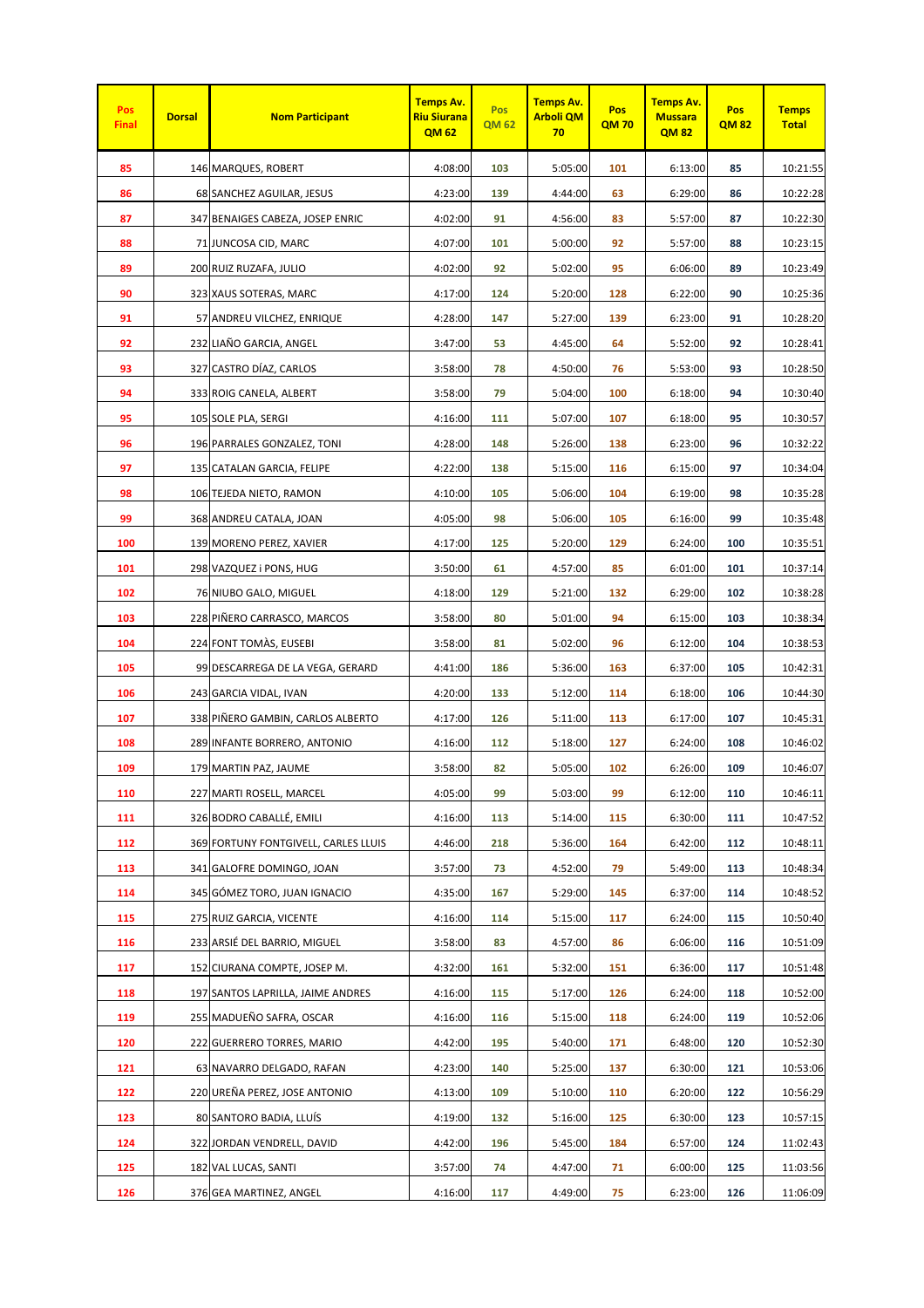| Pos<br><b>Final</b> | <b>Dorsal</b> | <b>Nom Participant</b>          | <b>Temps Av.</b><br><b>Riu Siurana</b><br><b>QM62</b> | Pos<br><b>QM 62</b> | <b>Temps Av.</b><br><b>Arboli QM</b><br>70 | Pos<br><b>QM70</b> | <b>Temps Av.</b><br><b>Mussara</b><br><b>QM82</b> | Pos<br><b>QM82</b> | <b>Temps</b><br><b>Total</b> |
|---------------------|---------------|---------------------------------|-------------------------------------------------------|---------------------|--------------------------------------------|--------------------|---------------------------------------------------|--------------------|------------------------------|
| 127                 |               | 26 ROCH ADSERA, JORDI           | 4:25:00                                               | 142                 | 5:28:00                                    | 140                | 6:37:00                                           | 127                | 11:07:36                     |
| 128                 |               | 258 BRAGADO DOMINGO, CARLES     | 4:08:00                                               | 104                 | 5:05:00                                    | 103                | 6:15:00                                           | 128                | 11:08:09                     |
| 129                 |               | 130 TORRENS WOLTHAUS, SERGIO    | 4:25:00                                               | 143                 | 5:28:00                                    | 141                | 6:36:00                                           | 129                | 11:08:27                     |
| 130                 |               | 77 CADENA MASIP, JOAN PERE      | 4:25:00                                               | 144                 | 5:20:00                                    | 130                | 6:30:00                                           | 130                | 11:08:31                     |
| 131                 |               | 89 CAPDEVILA VALLVÉ, XAVI       | 4:20:00                                               | 134                 | 5:32:00                                    | 152                | 6:39:00                                           | 131                | 11:09:05                     |
| 132                 |               | 178 COMES CEBALLOS, ENRIC       | 4:39:00                                               | 178                 | 5:36:00                                    | 165                | 6:42:00                                           | 132                | 11:10:07                     |
| 133                 |               | 162 MACIAS FERNANDEZ, DAVID     | 5:13:00                                               | 272                 | 6:26:00                                    | 259                | 7:34:00                                           | 133                | 11:10:44                     |
| 134                 |               | 184 ARBOLI ANDRES, ENRIC        | 4:36:00                                               | 169                 | 5:38:00                                    | 169                | 6:50:00                                           | 134                | 11:11:49                     |
| 135                 |               | 101 FRANQUET BORRULL, JORDI     | 4:36:00                                               | 170                 | 5:39:00                                    | 170                | 6:50:00                                           | 135                | 11:11:51                     |
| 136                 |               | 354 ROYO LLORENS, ALBERTO       | 4:43:00                                               | 202                 | 5:40:00                                    | 172                | 6:46:00                                           | 136                | 11:12:03                     |
| 137                 |               | 91 DONÉS MENAL, JOAN CARLES     | 4:17:00                                               | 127                 | 5:15:00                                    | 119                | 6:23:00                                           | 137                | 11:12:48                     |
| 138                 |               | 81 BASORA MARTÍNEZ, ARTUR       | 4:32:00                                               | 162                 | 5:36:00                                    | 166                | 6:49:00                                           | 138                | 11:13:08                     |
| 139                 |               | 124 BONET OLIVART, JOSEP        | 4:33:00                                               | 164                 | 5:44:00                                    | 176                | 7:03:00                                           | 139                | 11:13:50                     |
| 140                 |               | 125 BOSCH SALLA, RAMON          | 4:33:00                                               | 165                 | 5:44:00                                    | 177                | 7:04:00                                           | 140                | 11:13:53                     |
| 141                 |               | 353 MORA BOADA, NÙRIA           | 4:31:00                                               | 155                 | 5:32:00                                    | 153                | 6:40:00                                           | 141                | 11:16:34                     |
| 142                 |               | 352 FLORENSA LLUSA, PERE        | 4:26:00                                               | 145                 | 5:28:00                                    | 142                | 6:37:00                                           | 142                | 11:16:40                     |
| 143                 |               | 299 BAILA ARNAU, RUBÊN          | 4:16:00                                               | 118                 | 5:15:00                                    | 120                | 6:24:00                                           | 143                | 11:16:50                     |
| 144                 |               | 93 ESCOBAR VAZQUEZ, FELIX       | 3:59:00                                               | 86                  | 4:59:00                                    | 89                 | 6:15:00                                           | 144                | 11:17:57                     |
| 145                 |               | 69 SANCHEZ ARRIBAS, ANTONIO     | 4:11:00                                               | 107                 | 5:15:00                                    | 121                | 6:31:00                                           | 145                | 11:19:13                     |
| 146                 |               | 217 PALACIOS PRIETO, ALFRED     | 4:29:00                                               | 150                 | 5:34:00                                    | 158                | 6:40:00                                           | 146                | 11:19:42                     |
| 147                 |               | 5 MARTÍ BELTRAN, JORDI          | 4:21:00                                               | 136                 | 5:20:00                                    | 131                | 6:32:00                                           | 147                | 11:20:12                     |
| 148                 |               | 38 RAMIREZ ROLDAN, RAUL         | 4:07:00                                               | 102                 | 5:00:00                                    | 93                 | 6:06:00                                           | 148                | 11:20:27                     |
| 149                 |               | 239 PARRAGA CASTELLO, JOSE      | 4:00:00                                               | 89                  | 4:55:00                                    | 82                 | 5:56:00                                           | 149                | 11:20:30                     |
| 150                 |               | 129 BORDALBA CAPELL, XAVI       | 4:02:00                                               | 93                  | 5:56:00                                    | 201                | 6:09:00                                           | 150                | 11:21:10                     |
| 151                 |               | 223 JURADO VERDAGUER, RAMON     | 4:42:00                                               | 197                 | 5:43:00                                    | 174                | 6:50:00                                           | 151                | 11:21:56                     |
| 152                 |               | 117 RUIZ ASENSIO, ANDRÉS        | 4:42:00                                               | 198                 | 5:47:00                                    | 191                | 6:51:00                                           | 152                | 11:24:26                     |
| 153                 |               | 48 CLAVÉ LLAÓ, ANTON            | 4:42:00                                               | 199                 | 5:45:00                                    | 185                | 6:52:00                                           | 153                | 11:24:29                     |
| 154                 |               | 3 ROIG JOSA, ROGER              | 4:16:00                                               | 119                 | 5:15:00                                    | 122                | 6:36:00                                           | 154                | 11:26:26                     |
| 155                 |               | 303 SALAS ALCALDE, JAN          | 4:17:00                                               | 128                 | 5:15:00                                    | 123                | 6:35:00                                           | 155                | 11:27:27                     |
| 156                 |               | 349 MARCO ALENTORN, DAVID       | 4:18:00                                               | 130                 | 5:21:00                                    | 133                | 6:37:00                                           | 156                | 11:29:03                     |
| 157                 |               | 350 SIRACH VEGA, FELIX          | 4:18:00                                               | 131                 | 5:21:00                                    | 134                | 6:37:00                                           | 157                | 11:29:06                     |
| 158                 |               | 321 MONLLEÓ ROYO, LIBERTO       | 4:43:00                                               | 203                 | 5:47:00                                    | 192                | 7:02:00                                           | 158                | 11:31:46                     |
| 159                 |               | 176 CARVAJAL ARAGON, JUAN MARIA | 4:29:00                                               | 151                 | 5:30:00                                    | 147                | 6:41:00                                           | 159                | 11:32:17                     |
| 160                 |               | 2 ROCA ANGLES, ALEIX            | 4:43:00                                               | 204                 | 5:44:00                                    | 178                | 6:51:00                                           | 160                | 11:32:31                     |
| 161                 |               | 174 BERNAT MASDEU, ROBERT       | 4:41:00                                               | 188                 | 5:45:00                                    | 186                | 6:59:00                                           | 161                | 11:32:51                     |
| 162                 |               | 252 FITO RIBALTA, RAMON         | 4:43:00                                               | 205                 | 6:05:00                                    | 229                | 7:33:00                                           | 162                | 11:33:30                     |
| 163                 |               | 33 MEDINA VIÑAS, LUIS           | 4:29:00                                               | 152                 | 5:32:00                                    | 154                | 6:42:00                                           | 163                | 11:33:37                     |
| 164                 |               | 32 BLÁZQUEZ HERRÁEZ, CARLOS     | 4:31:00                                               | 156                 | 5:36:00                                    | 167                | 6:53:00                                           | 164                | 11:34:31                     |
| 165                 |               | 143 RAMÍREZ ALARCÓN, ÀNGEL      | 4:29:00                                               | 153                 | 5:31:00                                    | 148                | 6:41:00                                           | 165                | 11:34:43                     |
| 166                 |               | 1 CANELA BALSEBRE, SALVADOR     | 4:44:00                                               | 216                 | 5:44:00                                    | 179                | 6:52:00                                           | 166                | 11:35:56                     |
| 167                 |               | 153 TRIQUELL IBORRA, REBECA     | 4:39:00                                               | 179                 | 5:44:00                                    | 180                | 6:55:00                                           | 167                | 11:36:54                     |
| 168                 |               | 141 MARTINEZ TEBAR, ALFONSO     | 4:44:00                                               | 217                 | 5:45:00                                    | 187                | 6:50:00                                           | 168                | 11:36:58                     |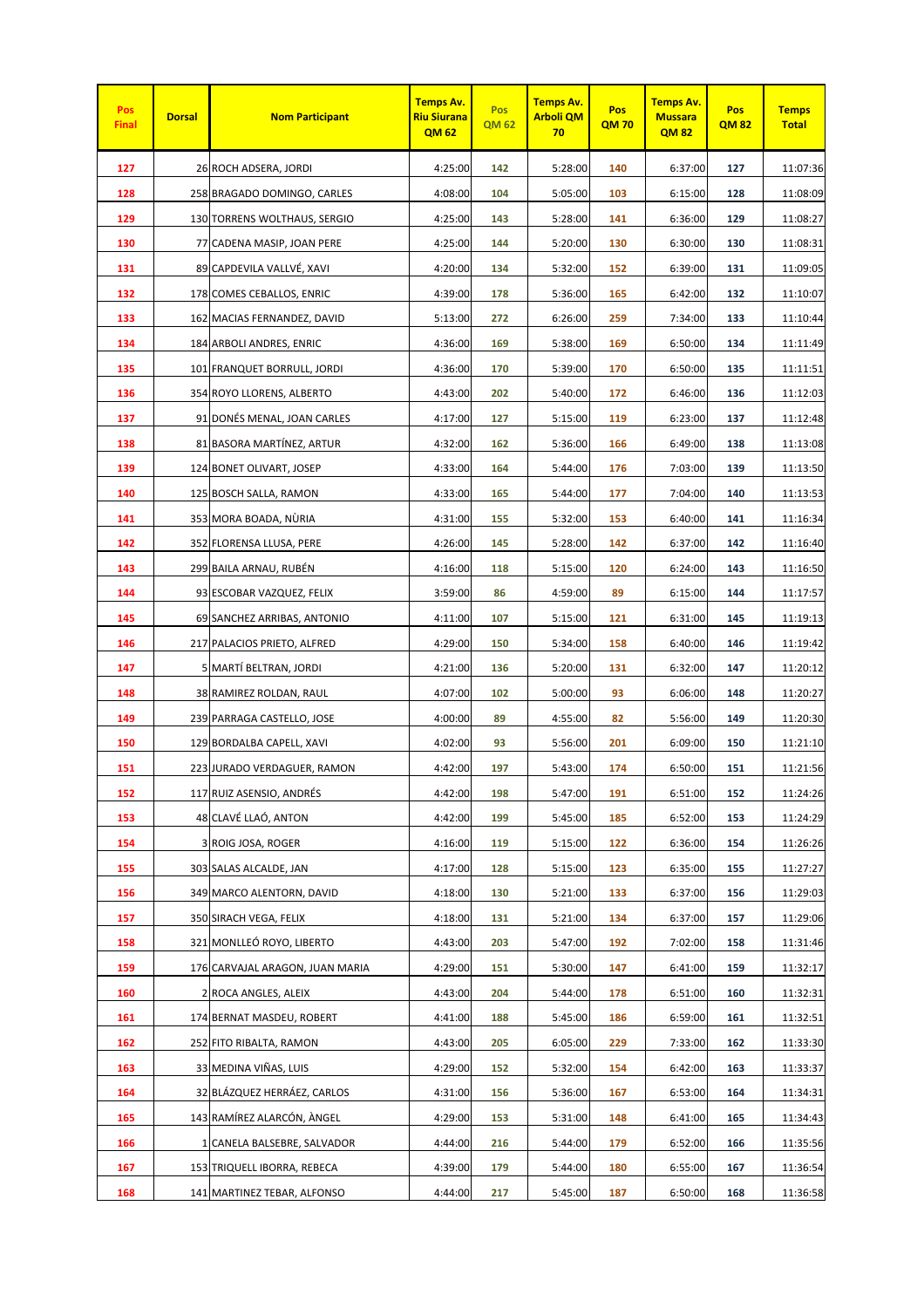| Pos<br><b>Final</b> | <b>Dorsal</b> | <b>Nom Participant</b>             | <b>Temps Av.</b><br><b>Riu Siurana</b><br><b>QM62</b> | Pos<br><b>QM 62</b> | Temps Av.<br><b>Arboli QM</b><br>70 | Pos<br><b>QM70</b> | Temps Av.<br><b>Mussara</b><br><b>QM82</b> | Pos<br><b>QM82</b> | <b>Temps</b><br><b>Total</b> |
|---------------------|---------------|------------------------------------|-------------------------------------------------------|---------------------|-------------------------------------|--------------------|--------------------------------------------|--------------------|------------------------------|
| 169                 |               | 301 ESTRADA GONZALEZ, CARLOS       | 4:37:00                                               | 173                 | 5:34:00                             | 159                | 6:36:00                                    | 169                | 11:40:28                     |
| 170                 |               | 324 PEREZ MARTINEZ, JORDI          | 4:35:00                                               | 168                 | 5:36:00                             | 168                | 6:47:00                                    | 170                | 11:40:59                     |
| 171                 |               | 87 BRUFAU TUDELA, PERE             | 4:39:00                                               | 180                 | 5:43:00                             | 175                | 6:56:00                                    | 171                | 11:41:17                     |
| 172                 |               | 102 GONZALO GUIRAO, DAMIA          | 4:15:00                                               | 110                 | 5:15:00                             | 124                | 6:30:00                                    | 172                | 11:41:32                     |
| 173                 |               | 97 GAO PERUYERA, ORLANDO           | 4:16:00                                               | 120                 | 5:21:00                             | 135                | 6:36:00                                    | 173                | 11:41:37                     |
| 174                 |               | 211 MEMBRIVES OLLETA, ALVARO       | 4:41:00                                               | 189                 | 5:44:00                             | 181                | 6:51:00                                    | 174                | 11:44:03                     |
| 175                 |               | 230 TORRES SANCHEZ, BALDOMERO      | 4:29:00                                               | 154                 | 5:29:00                             | 146                | 6:41:00                                    | 175                | 11:46:22                     |
| 176                 |               | 173 SANROMA SERRAMIA, JOSEP Mª     | 4:43:00                                               | 206                 | 5:50:00                             | 194                | 6:59:00                                    | 176                | 11:47:47                     |
| 177                 |               | 25 GALENDE GUERRA, ISAIAS          | 4:43:00                                               | 207                 | 5:46:00                             | 189                | 7:05:00                                    | 177                | 11:48:06                     |
| 178                 |               | 307 VALLE FRÍAS, ALBERTO           | 4:32:00                                               | 163                 | 5:34:00                             | 160                | 6:43:00                                    | 178                | 11:50:14                     |
| 179                 |               | 103 VARGAS MACHUCA PAREDES, JAVIER | 4:55:00                                               | 236                 | 5:59:00                             | 212                | 7:05:00                                    | 179                | 11:57:04                     |
| 180                 |               | 133 ROCHA ENCINAS, OSCAR           | 4:33:00                                               | 166                 | 5:35:00                             | 161                | 6:54:00                                    | 180                | 11:57:07                     |
| 181                 |               | 314 NOGUÉ JURISTO, MARC            | 4:37:00                                               | 174                 | 5:44:00                             | 182                | 6:57:00                                    | 181                | 11:57:12                     |
| 182                 |               | 267 RULL SANAHUJA, ALEIX           | 4:57:00                                               | 243                 | 6:02:00                             | 224                | 7:26:00                                    | 182                | 12:01:22                     |
| 183                 |               | 112 SANAHUJA ALÓS, XAVIER          | 4:43:00                                               | 208                 | 5:50:00                             | 195                | 7:05:00                                    | 183                | 12:01:25                     |
| 184                 |               | 114 ASENSIO MUR, CARLOS            | 4:49:00                                               | 224                 | 5:54:00                             | 196                | 7:12:00                                    | 184                | 12:02:57                     |
| 185                 |               | 88 TORRELLES CAPDEVILA, JORDI      | 4:42:00                                               | 200                 | 5:46:00                             | 190                | 7:00:00                                    | 185                | 12:02:59                     |
| 186                 |               | 161 SARDÀ JANSÀ, CARLES            | 5:15:00                                               | 280                 | 6:28:00                             | 268                | 7:39:00                                    | 186                | 12:04:40                     |
| 187                 |               | 370 ANTONIO VÀSQUEZ, MARIA         | 4:36:00                                               | 171                 | 5:55:00                             | 198                | 7:08:00                                    | 187                | 12:05:55                     |
| 188                 |               | 212 COMPTE LLUSA, ENRIC            | 4:53:00                                               | 235                 | 5:54:00                             | 197                | 7:13:00                                    | 188                | 12:06:06                     |
| 189                 |               | 257 PLANTADA I VIDAL, ORIOL        | 5:06:00                                               | 254                 | 6:26:00                             | 260                | 7:39:00                                    | 189                | 12:06:15                     |
| 190                 |               | 361 TARRATS BAGET, JOAN            | 4:31:00                                               | 157                 | 5:33:00                             | 157                | 6:56:00                                    | 190                | 12:06:21                     |
| 191                 |               | 302 PIJOAN GONZALEZ, JOSEP         | 4:31:00                                               | 158                 | 5:35:00                             | 162                | 6:56:00                                    | 191                | 12:06:38                     |
| 192                 |               | 318 GONZÁLEZ HERNÁNDEZ, JOSEP      | 4:43:00                                               | 209                 | 6:00:00                             | 214                | 7:13:00                                    | 192                | 12:07:37                     |
| 193                 |               | 332 REGI OLESTI, SENEN             | 4:46:00                                               | 219                 | 6:00:00                             | 215                | 7:13:00                                    | 193                | 12:07:41                     |
| 194                 |               | 331 MARTÍ CASES, JOSEP Mª          | 4:46:00                                               | 220                 | 6:00:00                             | 216                | 7:13:00                                    | 194                | 12:07:45                     |
| 195                 |               | 316 CASTELLA VILÀ, AGUSTÍ          | 4:43:00                                               | 210                 | 6:01:00                             | 222                | 7:12:00                                    | 195                | 12:07:49                     |
| 196                 |               | 317 SALAT FERRER, XAVI             | 4:43:00                                               | 211                 | 6:00:00                             | 217                | 7:13:00                                    | 196                | 12:07:52                     |
| 197                 |               | 277 SALVADÓ FONT, JORDI            | 4:03:00                                               | 94                  | 5:02:00                             | 97                 | 6:31:00                                    | 197                | 12:08:09                     |
| 198                 |               | 52 GRAUPERA MOTA, ORIOL            | 5:10:00                                               | 264                 | 6:20:00                             | 240                | 7:50:00                                    | 198                | 12:09:52                     |
| 199                 |               | 198 ALABART JOSA, JOAN             | 4:40:00                                               | 182                 | 5:59:00                             | 213                | 7:12:00                                    | 199                | 12:11:00                     |
| 200                 |               | 194 COLL MESTRE, TONI              | 4:40:00                                               | 183                 | 5:45:00                             | 188                | 6:56:00                                    | 200                | 12:11:13                     |
| 201                 |               | 149 MORENO HERRERO, QUIQUE         | 4:41:00                                               | 190                 | 5:58:00                             | 205                | 7:13:00                                    | 201                | 12:11:18                     |
| 202                 |               | 240 RODRIGUEZ MENDOZA, DAVID       | 4:40:00                                               | 184                 | 5:58:00                             | 206                | 7:13:00                                    | 202                | 12:11:27                     |
| 203                 |               | 249 ENCIANAS ESCORIHUELA, OSCAR    | 5:02:00                                               | 250                 | 6:10:00                             | 232                | 7:24:00                                    | 203                | 12:12:09                     |
| 204                 |               | 247 FIGUERAS CASELLAS, JORDI       | 5:02:00                                               | 251                 | 6:10:00                             | 233                | 7:24:00                                    | 204                | 12:12:27                     |
| 205                 |               | 266 GUINJOAN FARGAS, GUILLEM       | 4:50:00                                               | 228                 | 5:58:00                             | 207                | 7:13:00                                    | 205                | 12:12:37                     |
| 206                 |               | 378 GREGORI SANTIMOTEO, JUANJO     | 4:40:00                                               | 185                 | 5:42:00                             | 173                | 6:55:00                                    | 206                | 12:12:53                     |
| 207                 |               | 268 SERRA MISEROL, ARTUR           | 4:57:00                                               | 244                 | 6:05:00                             | 230                | 7:27:00                                    | 207                | 12:13:53                     |
| 208                 |               | 283 PEREZ PAEZ, SERGI              | 5:10:00                                               | 265                 | 6:15:00                             | 235                | 7:23:00                                    | 208                | 12:14:47                     |
| 209                 |               | 7 MALLAFRÉ ALCOCER, DANIEL         | 5:00:00                                               | 245                 | 6:22:00                             | 248                | 7:34:00                                    | 209                | 12:14:53                     |
| 210                 |               | 115 GONZALEZ SAAVEDRA, ISIDRO      | 5:10:00                                               | 266                 | 6:14:00                             | 234                | 7:23:00                                    | 210                | 12:17:37                     |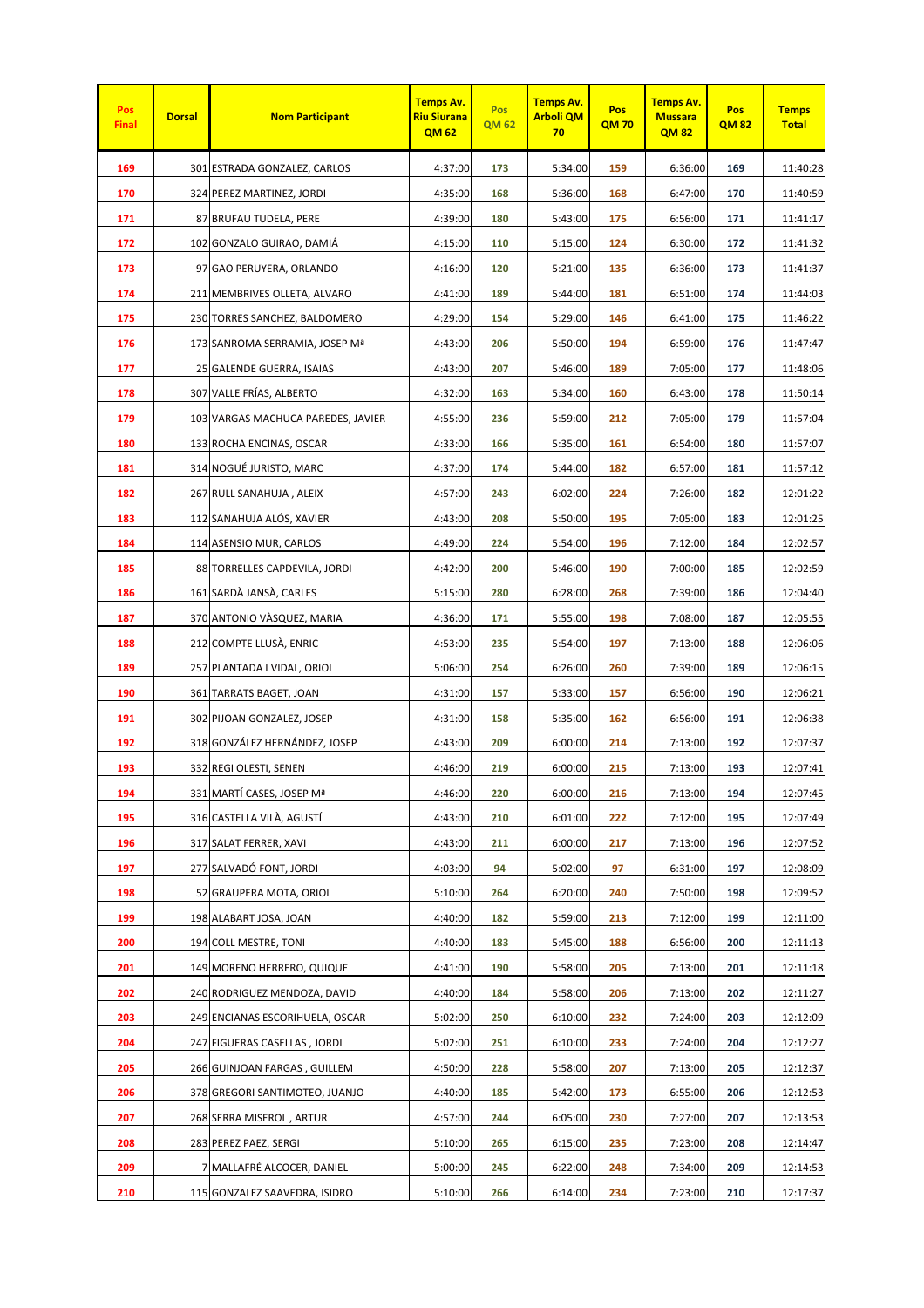| Pos<br><b>Final</b> | <b>Dorsal</b> | <b>Nom Participant</b>            | <b>Temps Av.</b><br><b>Riu Siurana</b><br><b>QM62</b> | Pos<br><b>QM 62</b> | <b>Temps Av.</b><br><b>Arboli QM</b><br>70 | Pos<br><b>QM70</b> | <b>Temps Av.</b><br><b>Mussara</b><br><b>QM82</b> | Pos<br><b>QM82</b> | <b>Temps</b><br><b>Total</b> |
|---------------------|---------------|-----------------------------------|-------------------------------------------------------|---------------------|--------------------------------------------|--------------------|---------------------------------------------------|--------------------|------------------------------|
| 211                 |               | 229 VERNET i OLIACH, FRANCESC     | 4:49:00                                               | 225                 | 5:55:00                                    | 199                | 7:12:00                                           | 211                | 12:18:42                     |
| 212                 |               | 14 MODREGO RIUS, DAVID            | 4:31:00                                               | 159                 | 5:31:00                                    | 149                | 6:46:00                                           | 212                | 12:19:13                     |
| 213                 |               | 120 SEGURA GARSABALL, PERE        | 4:31:00                                               | 160                 | 5:32:00                                    | 155                | 6:56:00                                           | 213                | 12:19:16                     |
| 214                 |               | 238 ABELLA GOMEZ, XABIER          | 4:49:00                                               | 226                 | 5:56:00                                    | 202                | 7:13:00                                           | 214                | 12:26:00                     |
| 215                 |               | 237 CARABAÑO NIETO, JOSE MARIA    | 4:49:00                                               | 227                 | 5:56:00                                    | 203                | 7:13:00                                           | 215                | 12:26:02                     |
| 216                 |               | 366 PLANAS MARIÑO, JORDI          | 5:07:00                                               | 259                 | 6:20:00                                    | 241                | 7:39:00                                           | 216                | 12:26:52                     |
| 217                 |               | 94 ALSINA LLURBA, MARIA DEL MAR   | 5:19:00                                               | 284                 | 6:20:00                                    | 242                | 7:32:00                                           | 217                | 12:32:08                     |
| 218                 |               | 67 CANO CARDENAS, ROGER           | 4:52:00                                               | 231                 | 6:24:00                                    | 250                | 7:40:00                                           | 218                | 12:35:01                     |
| 219                 |               | 8 LOPEZ OLTRA, CARLES             | 4:55:00                                               | 237                 | 6:02:00                                    | 225                | 7:21:00                                           | 219                | 12:35:03                     |
| 220                 |               | 177 GUIM SEGURADO, JOSEP          | 4:50:00                                               | 229                 | 6:02:00                                    | 226                | 7:30:00                                           | 220                | 12:35:39                     |
| 221                 |               | 156 CENTELLA RODERO, JOSE ANTONIO | 5:06:00                                               | 255                 | 6:26:00                                    | 261                | 7:58:00                                           | 221                | 12:35:40                     |
| 222                 |               | 244 SAPIÑA LOPEZ, DANIEL          | 4:46:00                                               | 221                 | 6:02:00                                    | 227                | 7:33:00                                           | 222                | 12:39:06                     |
| 223                 |               | 356 ESTEBAN ROIG, PERE            | 4:46:00                                               | 222                 | 5:58:00                                    | 208                | 7:22:00                                           | 223                | 12:39:52                     |
| 224                 |               | 357 SUÑE PEREZ, JOSEP             | 4:46:00                                               | 223                 | 5:58:00                                    | 209                | 7:24:00                                           | 224                | 12:39:54                     |
| 225                 |               | 309 MATEO CRUZ, VICTOR            | 4:37:00                                               | 175                 | 5:47:00                                    | 193                | 7:13:00                                           | 225                | 12:48:25                     |
| 226                 |               | 319 SELLS LÓPEZ, MARC             | 4:37:00                                               | 176                 | 5:44:00                                    | 183                | 6:59:00                                           | 226                | 12:48:28                     |
| 227                 |               | 286 SALVADO FONT, JOSEP           | 5:14:00                                               | 277                 | 6:15:00                                    | 236                | 7:24:00                                           | 227                | 12:49:16                     |
| 228                 |               | 45 GUERRERO, XAVI                 | 4:43:00                                               | 212                 | 6:00:00                                    | 218                | 7:23:00                                           | 228                | 12:52:58                     |
| 229                 |               | 188 GALLEGO ROYES, MIGUEL ANGEL   | 4:55:00                                               | 238                 | 5:58:00                                    | 210                | 7:24:00                                           | 229                | 12:53:02                     |
| 230                 |               | 30 ABAD VEGA, MIGUEL              | 5:03:00                                               | 252                 | 6:20:00                                    | 243                | 7:37:00                                           | 230                | 12:54:00                     |
| 231                 |               | 375 FACERIAS BOTER, JORDI         | 5:06:00                                               | 256                 | 6:20:00                                    | 244                | 7:39:00                                           | 231                | 12:54:34                     |
| 232                 |               | 216 ORTIZ LLENA, JOSEP            | 5:09:00                                               | 263                 | 6:25:00                                    | 253                | 7:55:00                                           | 232                | 13:01:06                     |
| 233                 |               | 142 PLAZAS BORRAS, DAVID          | 5:16:00                                               | 281                 | 6:21:00                                    | 246                | 7:41:00                                           | 233                | 13:01:08                     |
| 234                 |               | 42 FERNÁNDEZ VÁZQUEZ, BRUNO       | 5:19:00                                               | 285                 | 6:24:00                                    | 251                | 7:51:00                                           | 234                | 13:01:47                     |
| 235                 |               | 138 GIL PAULS, JORDI              | 5:13:00                                               | 273                 | 6:26:00                                    | 262                | 7:49:00                                           | 235                | 13:02:30                     |
| 236                 |               | 140 VALLES QUINTILLÀ, FRANCESC    | 5:13:00                                               | 274                 | 6:25:00                                    | 254                | 7:49:00                                           | 236                | 13:02:34                     |
| 237                 |               | 137 MINGUELLA BIGORDA, JORDI      | 5:13:00                                               | 275                 | 6:25:00                                    | 255                | 7:49:00                                           | 237                | 13:02:37                     |
| 238                 |               | 13 ALCALA ORDOÑEZ, GUSTAVO        | 5:10:00                                               | 267                 | 6:20:00                                    | 245                | 7:51:00                                           | 238                | 13:02:49                     |
| 239                 |               | 336 NIN VENTOSA, JOSEP            | 5:22:00                                               | 292                 | 6:29:00                                    | 269                | 7:51:00                                           | 239                | 13:07:13                     |
| 240                 |               | 189 LOPEZ DOMENECH, MAIOL         | 4:56:00                                               | 240                 | 6:03:00                                    | 228                | 7:30:00                                           | 240                | 13:08:23                     |
| 241                 |               | 264 NIN VENTOSA, MONTSERRAT       | 5:21:00                                               | 290                 | 6:32:00                                    | 277                | 7:52:00                                           | 241                | 13:09:18                     |
| 242                 |               | 265 RIBÓ BERBERÀ, JOAN            | 5:21:00                                               | 291                 | 6:32:00                                    | 278                | 7:49:00                                           | 242                | 13:09:20                     |
| 243                 |               | 65 MARCO SOLER, JOAQUÍN           | 5:19:00                                               | 286                 | 6:27:00                                    | 267                | 7:46:00                                           | 243                | 13:09:51                     |
| 244                 |               | 53 TAULÉS LASHERAS, SERGIO        | 5:19:00                                               | 287                 | 6:24:00                                    | 252                | 7:49:00                                           | 244                | 13:27:43                     |
| 245                 |               | 36 CAÑELLAS SOLSONA, BERNAT       | 5:25:00                                               | 296                 | 6:29:00                                    | 270                | 7:47:00                                           | 245                | 13:28:24                     |
| 246                 |               | 17 FERNANDEZ IZAGUIRRE, IKER      | 5:25:00                                               | 297                 | 6:29:00                                    | 271                | 7:47:00                                           | 246                | 13:28:27                     |
| 247                 |               | 21 SEGURA SORIA, SISCU            | 5:10:00                                               | 268                 | 6:25:00                                    | 256                | 7:56:00                                           | 247                | 13:41:05                     |
| 248                 |               | 118 SUMOY BERTRAN, LLUÍS          | 5:22:00                                               | 293                 | 6:34:00                                    | 280                | 8:07:00                                           | 248                | 14:09:41                     |
| 249                 |               | 37 ODENA GARCIA, JOAN MANEL       | 6:10:00                                               | 322                 | 7:22:00                                    | 301                | 8:54:00                                           | 249                | 14:13:50                     |
| 250                 |               | 107 MEYA ESCOFET, MARC            | 6:10:00                                               | 323                 | 7:23:00                                    | 303                | 8:54:00                                           | 250                | 14:13:52                     |
| 251                 |               | 123 MARTÍN ABELLÁN, IGNASI        | 6:10:00                                               | 324                 | 7:22:00                                    | 302                | 8:52:00                                           | 251                | 14:14:10                     |
|                     |               | 371 OLIVER CARRASCO, RAÜI         | 3:21:00                                               | 4                   | 4:12:00                                    | 8                  | 5:25:00                                           | 252                |                              |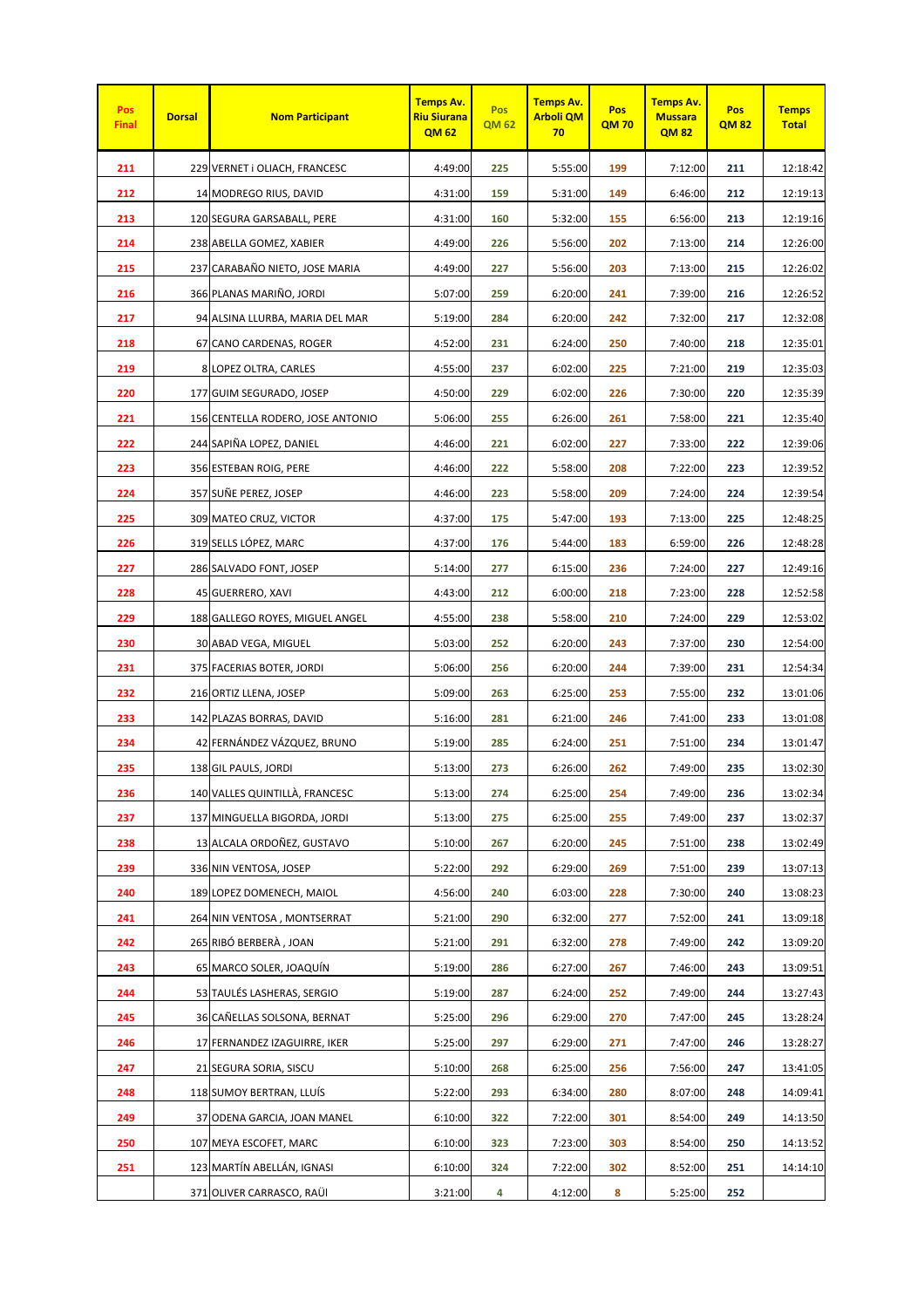| Pos<br><b>Final</b> | <b>Dorsal</b> | <b>Nom Participant</b>                   | <b>Temps Av.</b><br><b>Riu Siurana</b><br>QM 62 | Pos<br><b>QM 62</b> | <b>Temps Av.</b><br><b>Arboli QM</b><br>70 | Pos<br><b>QM70</b> | <b>Temps Av.</b><br><b>Mussara</b><br><b>QM82</b> | Pos<br><b>QM82</b> | <b>Temps</b><br><b>Total</b> |
|---------------------|---------------|------------------------------------------|-------------------------------------------------|---------------------|--------------------------------------------|--------------------|---------------------------------------------------|--------------------|------------------------------|
|                     |               | 262 LEON CHAU, IVAN                      | 3:53:00                                         | 69                  | 4:56:00                                    | 84                 | 6:06:00                                           | 253                |                              |
|                     |               | 334 MORA MARCHAL, FRANCESC               | 4:00:00                                         | 90                  | 5:06:00                                    | 106                | 6:10:00                                           | 254                |                              |
|                     |               | 246 SANCHEZ DIAZ, ANTONIO                | 4:40:00                                         | 181                 | 5:32:00                                    | 150                | 6:33:00                                           | 255                |                              |
|                     |               | 344 HERAULT VILA, HUGO                   | 4:20:00                                         | 135                 | 5:32:00                                    | 156                | 6:55:00                                           | 256                |                              |
|                     |               | 362 GABARRÓ MUNUERA, RAMON               | 4:43:00                                         | 215                 | 5:55:00                                    | 200                | 7:10:00                                           | 257                |                              |
|                     |               | 150 MORENO MARQUEZ, SERGI                | 4:41:00                                         | 187                 | 5:58:00                                    | 204                | 7:14:00                                           | 258                |                              |
|                     |               | 79 SANCHO QUEIPO, OSCAR                  | 4:52:00                                         | 232                 | 6:00:00                                    | 220                | 7:17:00                                           | 259                |                              |
|                     |               | 325 LOZANO NIETO, JORDI                  | 4:50:00                                         | 230                 | 6:01:00                                    | 223                | 7:18:00                                           | 260                |                              |
|                     |               | 313 GONZALO GUIRAO, ALFREDO              | 4:52:00                                         | 233                 | 6:00:00                                    | 221                | 7:24:00                                           | 261                |                              |
|                     |               | 210 ROCA TARAZÓN, JOAN                   | 4:56:00                                         | 242                 | 6:17:00                                    | 237                | 7:39:00                                           | 262                |                              |
|                     |               | 315 QUIÑONES GISPERT, FRANCESC           | 4:52:00                                         | 234                 | 6:21:00                                    | 247                | 7:43:00                                           | 263                |                              |
|                     |               | 285 JIMÉNEZ ESTRADA, ALBERT              | 4:23:00                                         | 141                 | 6:07:00                                    | 231                | 7:45:00                                           | 264                |                              |
|                     |               | 203 BABOT MESTRES, JOAN                  | 5:00:00                                         | 246                 | 6:17:00                                    | 238                | 7:45:00                                           | 265                |                              |
|                     |               | 254 MONTALA BOSCH, LLUIS                 | 5:00:00                                         | 247                 | 6:17:00                                    | 239                | 7:45:00                                           | 266                |                              |
|                     |               | 260 AMORES MALUENDA, EDU                 | 4:36:00                                         | 172                 | 6:00:00                                    | 219                | 7:47:00                                           | 267                |                              |
|                     |               | 253 LLAURADÓ PALLEJÀ, MONTSE             | 5:20:00                                         | 289                 | 6:29:00                                    | 273                | 7:51:00                                           | 268                |                              |
|                     |               | 90 MESTRE SABATÉ, RAMÓN                  | 5:13:00                                         | 271                 | 6:31:00                                    | 274                | 7:54:00                                           | 269                |                              |
|                     |               | 172 LATRE FERRER, JOSE ANTONIO           | 5:15:00                                         | 278                 | 6:32:00                                    | 275                | 7:54:00                                           | 270                |                              |
|                     |               | 169 MOLINA GOMEZ, JOSE MARIA             | 5:15:00                                         | 279                 | 6:32:00                                    | 276                | 7:54:00                                           | 271                |                              |
|                     |               | 256 BEAMONTE FABB, DAVID                 | 5:22:00                                         | 294                 | 6:32:00                                    | 279                | 7:57:00                                           | 272                |                              |
|                     |               | 248 GATELL TORTAJADA, FRANCESC           | 5:06:00                                         | 257                 | 6:26:00                                    | 264                | 7:58:00                                           | 273                |                              |
|                     |               | 75 MARTINEZ PUJOL, FRANCES               | 5:08:00                                         | 261                 | 6:25:00                                    | 257                | 7:59:00                                           | 274                |                              |
|                     |               | 202 PUJOL GUILERA, JOAN                  | 5:20:00                                         | 288                 | 6:25:00                                    | 258                | 8:02:00                                           | 275                |                              |
|                     |               | 383 PEREZ FERNANDEZ VELILLA, FRANCESC XA | 5:08:00                                         | 262                 | 6:29:00                                    | 272                | 8:02:00                                           | 276                |                              |
|                     |               | 108 ALLO COMAS, ROMÁN                    | 5:31:00                                         | 305                 | 6:38:00                                    | 281                | 8:02:00                                           | 277                |                              |
|                     |               | 136 GARCIA FAJARDO, PIER LUIS            | 5:34:00                                         | 312                 | 6:46:00                                    | 285                | 8:02:00                                           | 278                |                              |
|                     |               | 155 SOBERÀ MACHÍ, XAVIER                 | 5:34:00                                         | 313                 | 6:48:00                                    | 289                | 8:04:00                                           | 279                |                              |
|                     |               | 55 FERNANDEZ DE CIURANA, MARC ANTONI     | 5:32:00                                         | 307                 | 6:51:00                                    | 293                | 8:16:00                                           | 280                |                              |
|                     |               | 54 FERNANDEZ OLLÉ, SERGI                 | 5:25:00                                         | 295                 | 6:51:00                                    | 294                | 8:17:00                                           | 281                |                              |
|                     |               | 56 PELEGRÍ PERERA, SERGI                 | 5:31:00                                         | 302                 | 6:46:00                                    | 283                | 8:19:00                                           | 282                |                              |
|                     |               | 61 CORTECANS ESTANY, GILBERT             | 5:31:00                                         | 303                 | 6:47:00                                    | 286                | 8:19:00                                           | 283                |                              |
|                     |               | 122 RIBERA LASA, MARC                    | 5:31:00                                         | 306                 | 6:46:00                                    | 284                | 8:19:00                                           | 284                |                              |
|                     |               | 95 CORTASA I CORTASA, JAUME              | 5:31:00                                         | 304                 | 6:47:00                                    | 288                | 8:19:00                                           | 285                |                              |
|                     |               | 159 GARRIGA FALCÓ, DAVID                 | 5:33:00                                         | 309                 | 6:50:00                                    | 292                | 8:22:00                                           | 286                |                              |
|                     |               | 218 CAMPANARIO RANCHAL, RAQUEL           | 5:14:00                                         | 276                 | 6:27:00                                    | 266                | 8:23:00                                           | 287                |                              |
|                     |               | 359 TOST SANCHEZ, XAVIER                 | 5:27:00                                         | 301                 | 7:00:00                                    | 296                | 8:32:00                                           | 288                |                              |
|                     |               | 291 GODIA PEGUERA, CRISTINA              | 5:27:00                                         | 300                 | 7:00:00                                    | 295                | 8:34:00                                           | 289                |                              |
|                     |               | 70 ZAPATA TABERNERO, RAUL                | 4:43:00                                         | 214                 | 7:10:00                                    | 299                | 8:44:00                                           | 290                |                              |
|                     |               | 62 LAZCANO GONZALEZ, ENRIQUE             | 5:43:00                                         | 318                 | 7:10:00                                    | 300                | 8:44:00                                           | 291                |                              |
|                     |               | 119 FARRÀS MARTÍNEZ, ADRIÀ               | 5:32:00                                         | 308                 | 7:23:00                                    | 304                | 9:06:00                                           | 292                |                              |
|                     |               | 163 BRU BOADA, JAUME                     | 3:35:00                                         | 30                  | 4:21:00                                    | 22                 |                                                   |                    |                              |
|                     |               | 100 GUASCH I BOVÉ, JOSEP M.              | 4:16:00                                         | 122                 | 5:28:00                                    | 143                |                                                   |                    |                              |